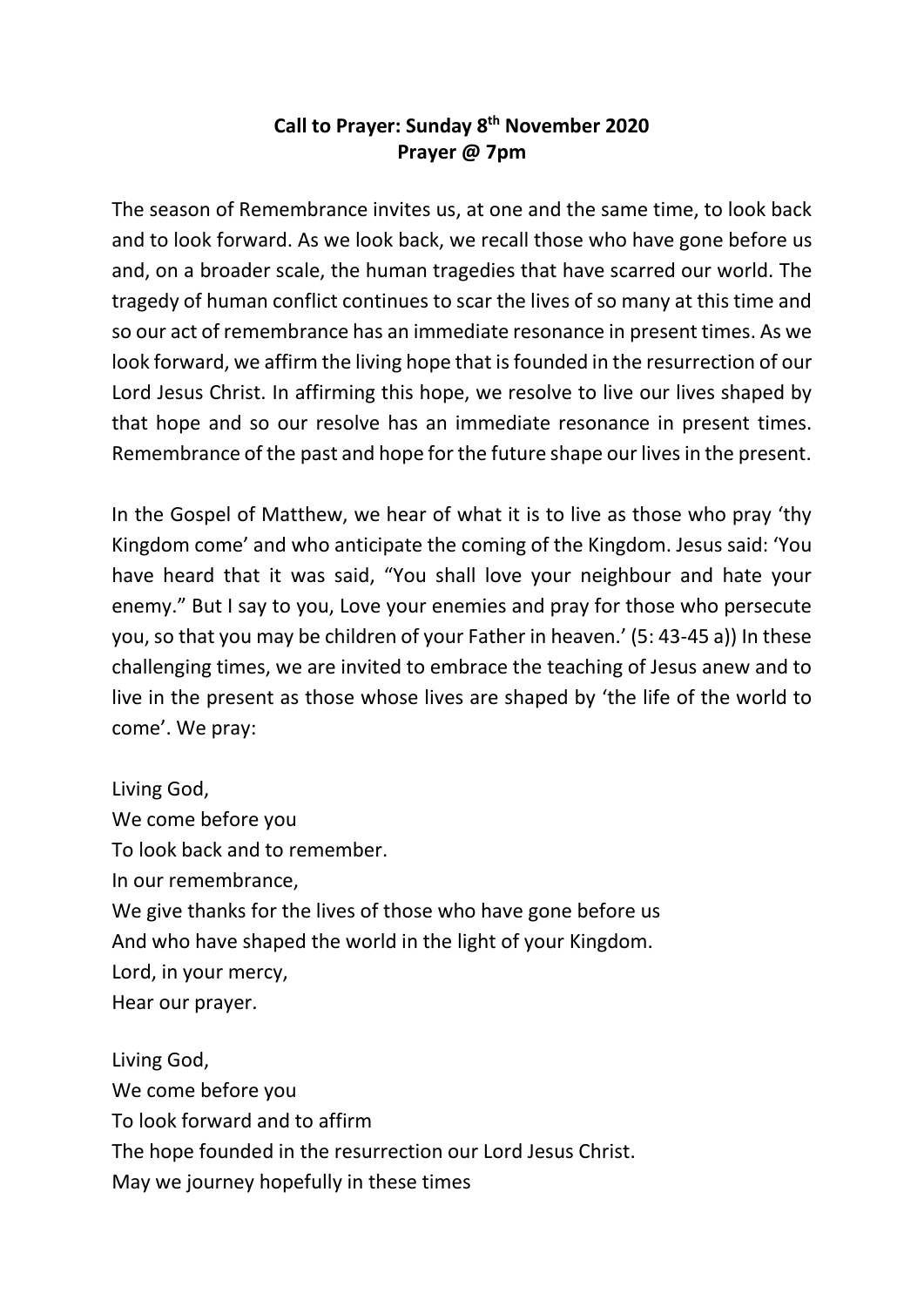And live lives shaped in the light of your Kingdom.

Lord, in your mercy, Hear our prayer.

Living God,

We come before you To remember those whose lives have been scarred By past conflicts. Grant to us grace to live as peacemakers And strength to break down the barriers of division. Lord, in your mercy, Hear our prayer.

Living God, We come before you As we journey forward And face the challenges of our times. Grant to us that we may live As those whose lives are shaped by the life of the world to come. Lord, in your mercy, Hear our prayer.

Signed by:

Rt. Rev. Dr Martin Fair, Moderator of the General Assembly, Church of Scotland

Most Rev. Leo Cushley, Archbishop of St. Andrews and Edinburgh, Roman Catholic Church

Most Rev. Mark Strange, Primus, on behalf of the College of Bishops, Scottish Episcopal Church

Rev. John Fulton, Moderator, United Free Church of Scotland

Rev. Lindsey Sanderson, United Reformed Church (Scotland)